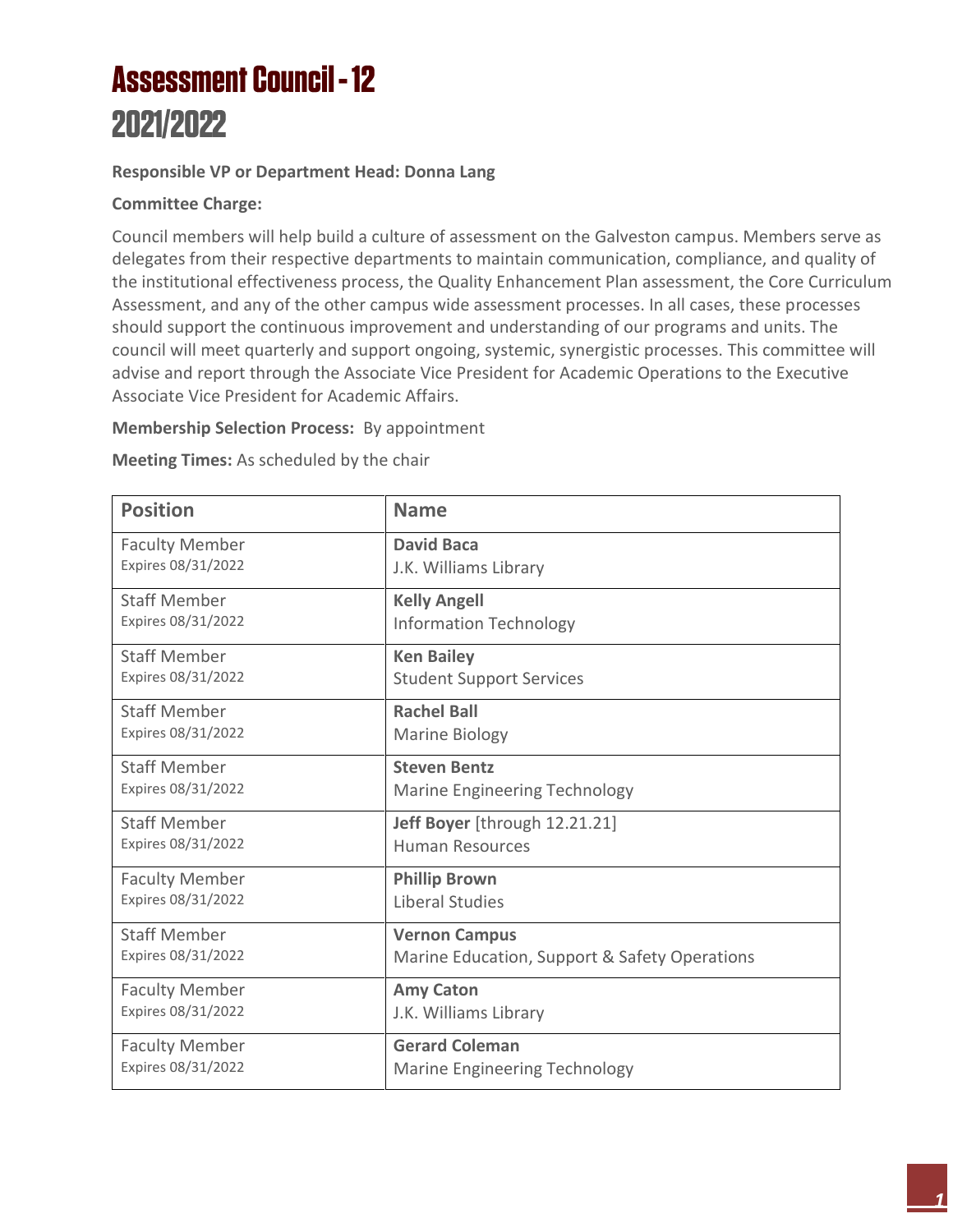# **Assessment Council - 12 (Cont'd)** 2021/2022

| <b>Faculty Member</b> | <b>Meri Davlasheridze</b>            |
|-----------------------|--------------------------------------|
| Expires 08/31/2022    | <b>Marine Sciences</b>               |
|                       |                                      |
| <b>Staff Member</b>   | <b>Donna Ferrer</b>                  |
| Expires 08/31/2022    | <b>Maritime Transportation</b>       |
|                       |                                      |
| <b>Faculty Member</b> | <b>Kelli Fertitta</b>                |
| Expires 08/31/2022    | Maritime Business Administration     |
|                       |                                      |
| <b>Staff Member</b>   | <b>Shannon 'Shelly' Fordyce</b>      |
| Expires 08/31/2022    | <b>Student Affairs</b>               |
| <b>Faculty Member</b> | <b>Jhenny Galan</b>                  |
| Expires 08/31/2022    | <b>Foundational Sciences</b>         |
|                       |                                      |
| <b>Staff Member</b>   | <b>Neil Golemo</b>                   |
| Expires 08/31/2022    | Campus Living & Learning             |
|                       |                                      |
| <b>Faculty Member</b> | <b>David Hala</b>                    |
| Expires 08/31/2022    | <b>Marine Biology</b>                |
|                       |                                      |
| <b>Faculty Member</b> | <b>Wesley Highfield</b>              |
| Expires 08/31/2022    | <b>Marine Sciences</b>               |
|                       |                                      |
| <b>Staff Member</b>   | <b>Joe Hoff</b>                      |
| Expires 08/31/2022    | <b>Campus Recreation</b>             |
|                       |                                      |
| <b>Staff Member</b>   | <b>Nicole Kinslow</b>                |
| Expires 08/31/2022    | <b>Research and Graduate Studies</b> |
| <b>Staff Member</b>   | <b>John Kovacevish</b>               |
| Expires 08/31/2022    | <b>Information Services</b>          |
|                       |                                      |
| <b>Faculty Member</b> | Jenna Lamphere                       |
| Expires 08/31/2022    | <b>Liberal Studies</b>               |
| <b>Staff Member</b>   |                                      |
| Expires 08/31/2022    | <b>Donna Lang</b>                    |
|                       | <b>Academic Operations</b>           |
| <b>Staff Member</b>   | <b>Susan Lee</b>                     |
| Expires 08/31/2022    | <b>Business &amp; Finance</b>        |
|                       |                                      |
| <b>Faculty Member</b> | <b>Joann Lutz</b>                    |
| Expires 08/31/2022    | Liberal Studies                      |
|                       |                                      |
| <b>Staff Member</b>   | <b>Sam Martinez</b>                  |
| Expires 08/31/2022    | <b>University Police Department</b>  |
| <b>Staff Member</b>   | <b>Daisey McCloud</b>                |
| Expires 08/31/2022    | <b>Student Support Services</b>      |
|                       |                                      |
|                       |                                      |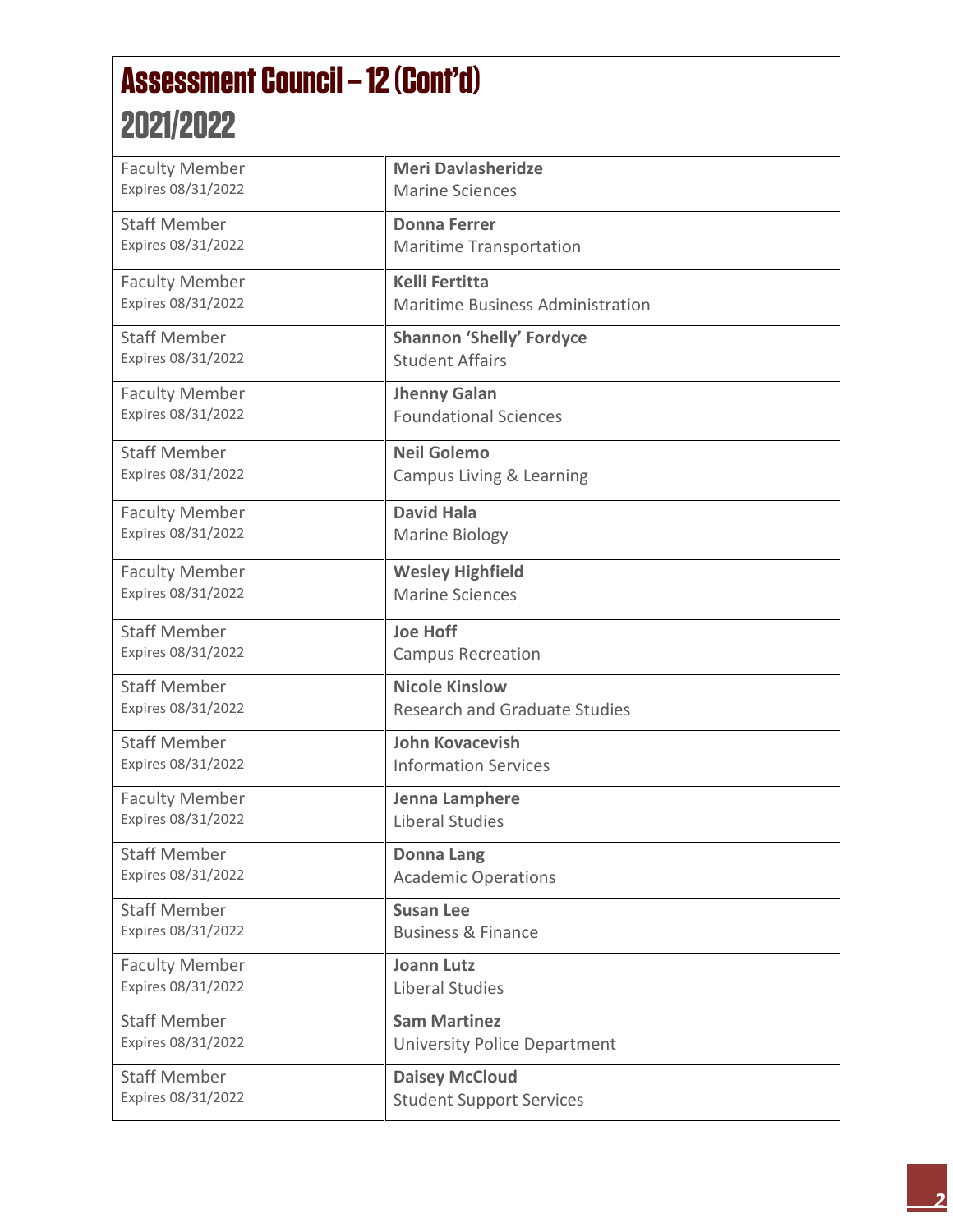## **Assessment Council - 12 (Cont'd)** 2021/2022

| <b>Faculty Member</b>                       | <b>Joan Mileski</b>                                           |
|---------------------------------------------|---------------------------------------------------------------|
| Expires 08/31/2022                          | <b>Maritime Business Administration</b>                       |
| <b>Staff Member</b>                         | <b>Traci Morris</b>                                           |
| Expires 08/31/2022                          | Compliance                                                    |
|                                             | <b>Melanie Moser</b>                                          |
| <b>Faculty Member</b><br>Expires 08/31/2022 | <b>Foundational Sciences</b>                                  |
|                                             |                                                               |
| <b>Faculty Member</b>                       | <b>Nikolaos Mykoniatis</b>                                    |
| Expires 08/31/2022                          | <b>Maritime Business Administration</b>                       |
| <b>Faculty Member</b>                       | <b>Radhika Nair</b>                                           |
| Expires 08/31/2022                          | <b>Foundational Sciences</b>                                  |
| <b>Faculty Member</b>                       | <b>Uchenna Nwabueze</b>                                       |
| Expires 08/31/2022                          | <b>Maritime Business Administration</b>                       |
|                                             |                                                               |
| <b>Staff Member</b>                         | <b>Laurissa Noack</b>                                         |
| Expires 08/31/2022                          | J.K. Williams Library                                         |
| <b>Faculty Member</b>                       | <b>Kyeong Park</b>                                            |
| Expires 08/31/2022                          | Marine & Coastal Environmental Science                        |
| <b>Staff Member</b>                         | <b>Allan Post</b>                                             |
| Expires 08/31/2022                          | Marine Education Safety and Support Operations                |
| <b>Faculty Member</b>                       | <b>Paul Potier</b>                                            |
| Expires 08/31/2022                          | Marine Engineering Technology                                 |
| <b>Faculty Member</b>                       | <b>Phillip Presswood</b>                                      |
| Expires 08/31/2022                          | <b>Liberal Studies</b>                                        |
| <b>Staff Member</b>                         |                                                               |
| Expires 08/31/2022                          | <b>Holly Richards</b><br><b>Research and Graduate Studies</b> |
|                                             |                                                               |
| <b>Staff Member</b>                         | <b>Danny Roe</b>                                              |
| Expires 08/31/2022                          | <b>Student Diversity Initiatives</b>                          |
| <b>Faculty Member</b>                       | <b>Daniel Roelke</b>                                          |
| Expires 08/31/2022                          | Marine Biology                                                |
| <b>Faculty Member</b>                       | <b>Jay Rooker</b>                                             |
| Expires 08/31/2022                          | Marine Biology                                                |
| <b>Faculty Member</b>                       | <b>Ashley Ross</b>                                            |
| Expires 08/31/2022                          | Marine & Coastal Environmental Science                        |
|                                             |                                                               |
| <b>Faculty Member</b><br>Expires 08/31/2022 | Augusta 'Gussie' Roth                                         |
|                                             | <b>Maritime Transportation</b>                                |